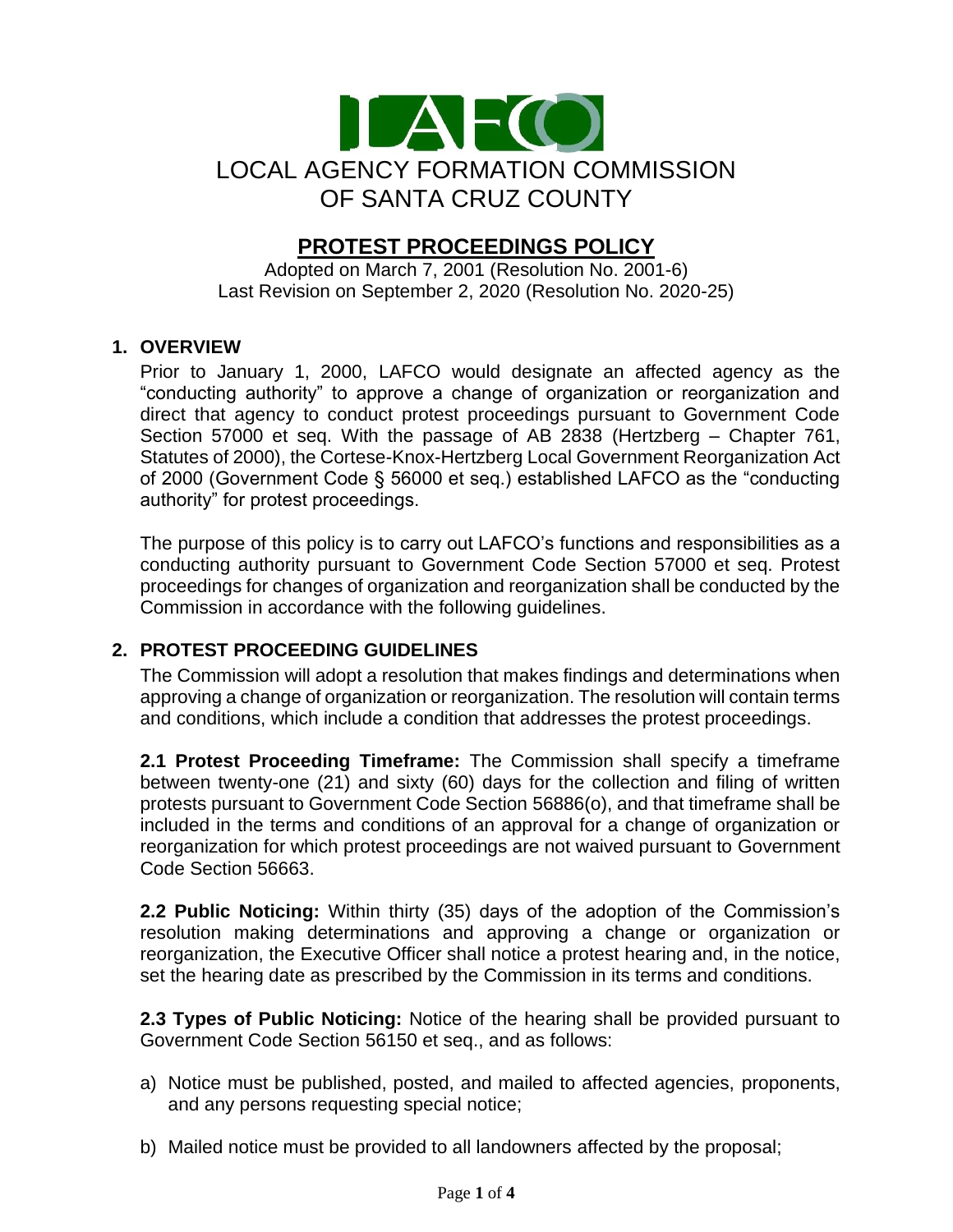- c) The time, date, and location of the hearing shall be specified in the notice as determined by the Executive Officer; and
- d) The protest hearing must be held in the affected territory if the hearing is a proposal initiated by the Commission pursuant to Government Code Section 56375(a) for a district consolidation, dissolution, or merger, or the establishment of a subsidiary district.

**2.4 Protest Hearing:** At the protest hearing, the Executive Officer, or designee, shall (1) summarize the Commission's resolution, and (2) hear and receive any oral or written protests, objections, or evidence. Written protests may be filed by any affected landowner or registered voter. The Executive Officer, or designee, may continue the protest, but for no more than sixty (60) days from the date specified in the notice.

**2.5 Protest Hearing Results:** At the conclusion of the protest hearing:

- a) If no written protests have been filed, the Executive Officer, or designee, shall adopt a form of resolution ordering the change of organization or reorganization without an election; or
- b) If written protests have been filed, the Executive Officer, or designee, shall within thirty (30) days after the conclusion of the hearing, make determinations on the value of written protests filed and not withdrawn; and
- c) To determine the value of written protests filed and not withdrawn, the Executive Officer, or designee, shall cause the names of the signers on the protests to be compared with the voters' register in the County Elections Department pursuant to Government Code Section 56707 and/or the names of the owners of land on the most recent assessment roll pursuant to Government Code Sections 56708 and 56710.

**2.6 LAFCO Actions after Protest Proceedings:** Upon determination of the value of written protests filed and not withdrawn, the Executive Officer, or designee, shall take one of the following actions, depending on the nature of the change of organization or reorganization:

- a) If less than 25% of the affected registered voters or landowners oppose the proposal, then a form of resolution making determinations and ordering the change of organization or reorganization will be adopted without an election;
- b) If 25% to 50% of the affected registered voters or landowners oppose the proposal, then a form of resolution making determinations and ordering the change of organization or reorganization will be adopted subject to confirmation by the voters; or
- c) If more than 50% of the affected registered voters or landowners oppose the proposal, then a Certificate of Termination will be issued, which ends the LAFCO proceedings.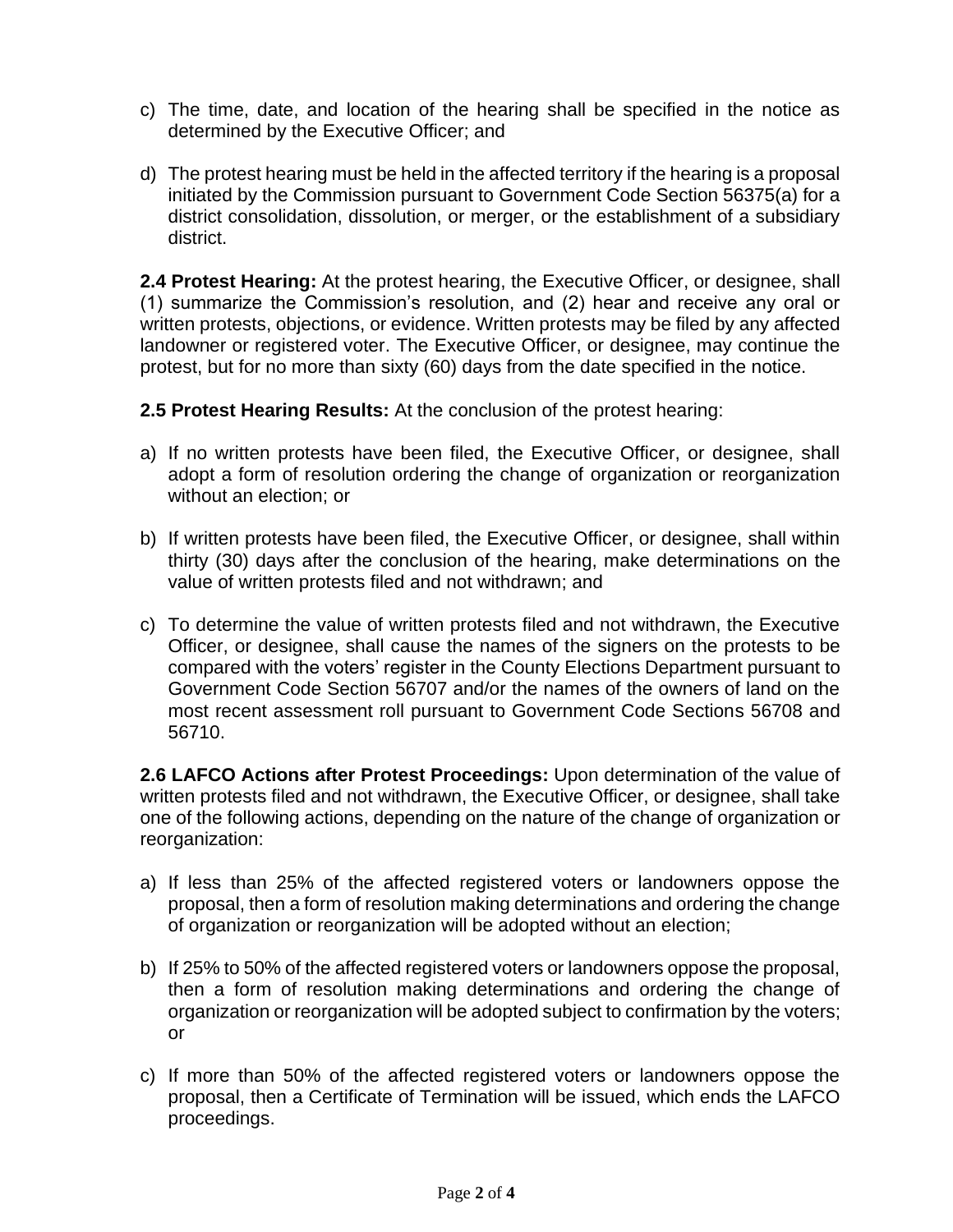**2.7 Election Process:** If an election is required, the Executive Officer or designee, pursuant to Government Code Section 57000(d), shall inform the legislative body of the affected agency of LAFCO's determination and request the legislative body to direct the elections official to conduct the election.

## **3. LAFCO AS A CONDUCTING AUTHORITY**

Pursuant to Government Code Section 57000(c), the Commission has the option of delegating any or all of the functions and responsibilities of the conducting authority to the Executive Officer. Any references made to the "Commission" or "LAFCO" in the following discussion also pertains to the Executive Officer for any functions they will perform on behalf of the Commission. It should also be noted that, pursuant to Government Code Section 57008, the Commission or Executive Officer is required to hold the protest hearing in the affected territory if the proposal was initiated by the Commission pursuant to Government Code Section 56375(a) (district consolidation, dissolution, merger, establishment of a subsidiary district, or a reorganization that includes any of the previous).

Following summarization of the Commission's resolution at the protest hearing, the Commission hears and receives any oral or written protests, objections, or evidence. Anyone who has filed a written protest can withdraw that protest prior to the conclusion of the hearing. Within thirty (30) days after the hearing, LAFCO makes a finding on the value of written protests filed and not withdrawn. The percentage thresholds for LAFCO to terminate or order the change of organization or reorganization with or without an election is consistent with existing law. LAFCO, however, does not have statutory authority to conduct an election if one is required. Therefore, if LAFCO's determination on a proposal is subject to confirmation by the voters and an election must be conducted, LAFCO, pursuant to Government Code Section 57000(d), is required to inform the board of supervisors or city council of the affected city of the Commission's determination and request the board or council to direct the elections official to conduct the election.

### **4. PROTEST THRESHOLD FOR OTHER BOUNDARY CHANGES**

The percentage protest thresholds for a dissolution, consolidation, merger, or the establishment of a subsidiary district differ from the previous changes of organization discussed in the previous sections. While Government Code Section 57077 addresses the requirements for these changes of organization, Government Code Section 56854 supersedes those provisions. The provisions of Government Code Section 56854 (previously Government Code Section 56839.1) was the product of legislation passed in 1997. Pursuant to Government Code Section 56854(a), LAFCO is required to order a dissolution, consolidation, merger, or the establishment of a subsidiary district without an election unless certain protest requirements are met. Those requirements are enumerated in the outline below. However, pursuant to Government Code Section 56854(b), the Commission is prohibited from ordering a merger or the establishment of a subsidiary district without the consent of the affected city.

The Commission is required to order a dissolution, consolidation, merger, or the establishment of a subsidiary district subject to confirmation of the voters, only if the following written protest thresholds are reached.